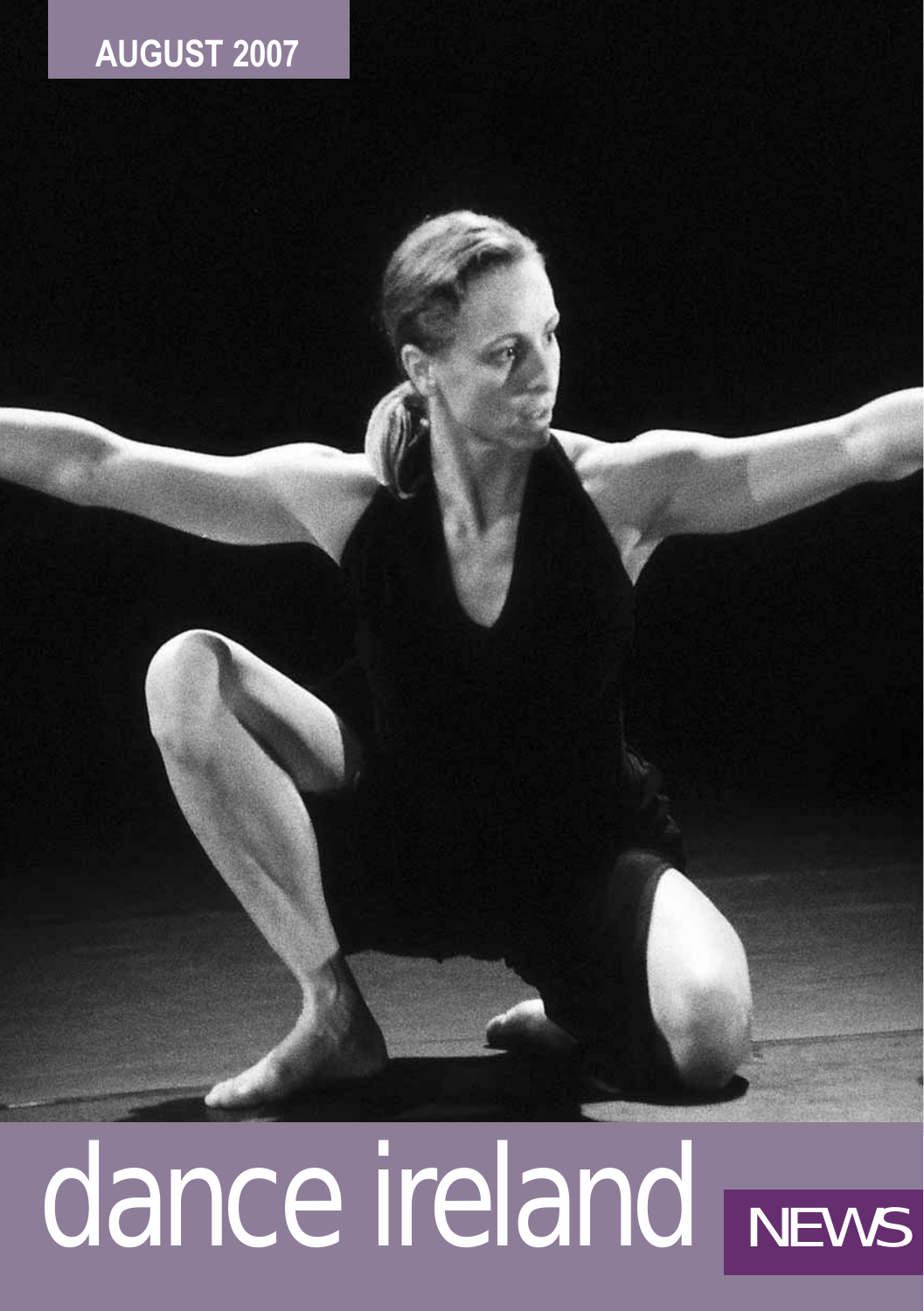Dance Ireland, the trading name of the Association of Professional Dancers in Ireland Ltd., was established in 1989 as a membership-led organisation dedicated to the promotion of professional dance practice in Ireland. Since that time it has evolved into a national, strategic resource organisation whose core aims include the promotion of dance as a vibrant artform, the provision of support and practical resources for professional dance artists and advocacy on dance and choreography issues.

Dance Ireland also manages DanceHouse, a purpose-built, state-of-the-art dance rehearsal venue, located in the heart of Dublin's north-east inner city. DanceHouse is at the heart of Dance Ireland activities, as well as being a home for professional dance artists and the wider dance community. In addition to hosting our comprehensive artistic programme of professional classes, seminars and workshops, and a fully-equipped artists' resource room, DanceHouse offers a range of evening classes to cater to the interests and needs of the general public.

#### **BOARD MEMBERS**

Liz Roche *Chairperson*, Ríonach Ní Néill *Secretary*, Muirne Bloomer, Adrienne Brown, Megan Kennedy, Joseph Melvin, Fearghus Ó Conchúir, John Scott, Gaby Smith.

**DANCE IRELAND PERSONNEL** Paul Johnson, *Chief Executive*

Siân Cunningham, *General Manager/DanceHouse* 

Elisabetta Bisaro, *Development Officer*

Duncan Keegan, *Administrator* 

Brenda Crea & Glenn Montgomery, *Receptionists/Administrative Assistants* 

Dance Ireland, DanceHouse, Liberty Corner, Foley Street, Dublin 1. Tel: 01 855 8800 Fax: 01 819 7529 Email: info@danceireland.ie Website: www.danceireland.ie

**Dance Ireland News** is published 12 times a year

*Published by Dance Ireland, DanceHouse, Liberty Corner, Foley St, Dublin 1, Ireland.*

*Printed by CRM Design & Print, Unit 6, Bridgecourt Office Park, Walkinstown Ave. Dublin 12, Ireland.*

#### **ISSN 1649-9506**

#### **Disclaimer**

Dance Ireland reserves the right to edit or amend all articles or notices published in this magazine. The views expressed are those of contributors or editor and do not necessarily represent the views of Dance Ireland members.

**2**

**Cover:** Burning Centre, Janis Claxton **Cover photo credit:** David Costa

**Deadlines for next edition: September 2007** Copy & Photos: Fri 17 August Inserts: Fri 24 August *All photos submitted must be accompanied by appropriate credits and acknowledgements*

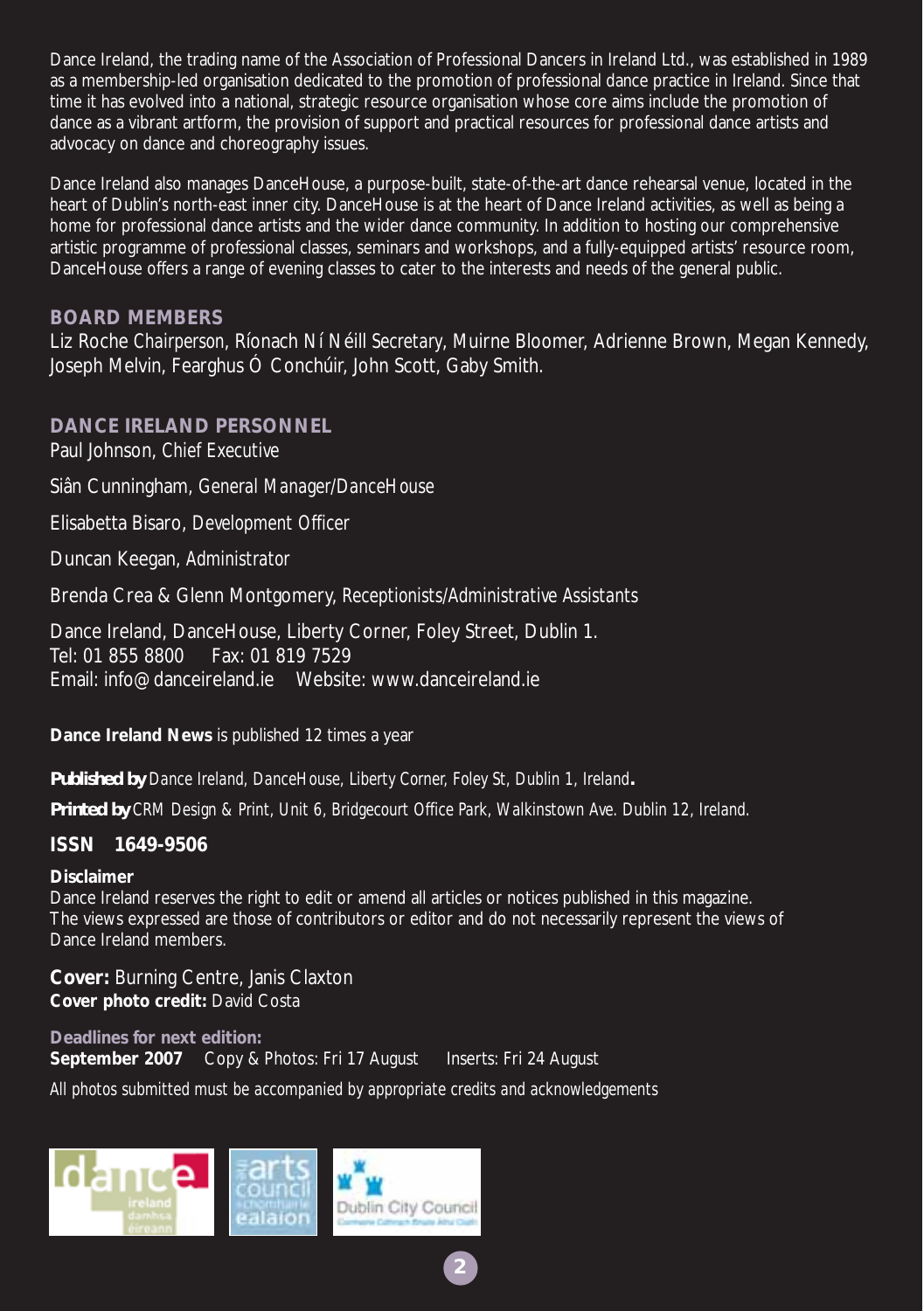

## **INTRODUCTION**

August is here and, in harmony with the autumnal tone of this month, we have<br>heavy of projects coming to fruition, auditions bearing fruit and a general<br>reaping of rewards for earlier efforts. So within these pages you'll news of projects coming to fruition, auditions bearing fruit and a general reaping of rewards for earlier efforts. So within these pages you'll find information about our new **Choreographic Development Initiative**, plans for a meeting to develop the network of dancer-in-residence programmes throughout the country and latest news regarding our **International Exchange Programme** with Dance House, Glasgow. We've also got details of our next guest residency, good news from the D.A.N.C.E. auditions held in DanceHouse earlier this year and listings and class information to keep you in step with the season.

Of course, we're not the only workers in the field - inside you'll also find word of what Dance Ireland members have been or are currently labouring on, with news and notices of auditions, performances, rehearsals, collaborative projects, festivals and outreach programmes for the coming months.

We also take the opportunity to remind all our members that, due to it being summer break, from **6th** to **10th August** there will be **no morning class** held in DanceHouse. There will also be no morning class for the week of **13th** to **17th August**; however a studio will be available during that week for individuals wishing to do warm up sessions, general conditioning work etc.Weekly morning class will resume on **Monday 20th August** with **Ríonach Ní Néill** teaching contemporary, with morning ballet class returning the following week under the direction of **Janyce Michellod**.

Finally, we make a last request to all those who have not yet done so to **renew their membership** without delay. Although we have received a great response to our recent membership drive, many renewals remain outstanding. As a member-led organisation, a robust membership base is essential to the success of our efforts to support, develop and promote dance in Ireland. Visit www.danceireland.ie for forms and information; if you have any other questions about joining Dance Ireland, please contact Duncan Keegan at duncan.keegan@danceireland.ie.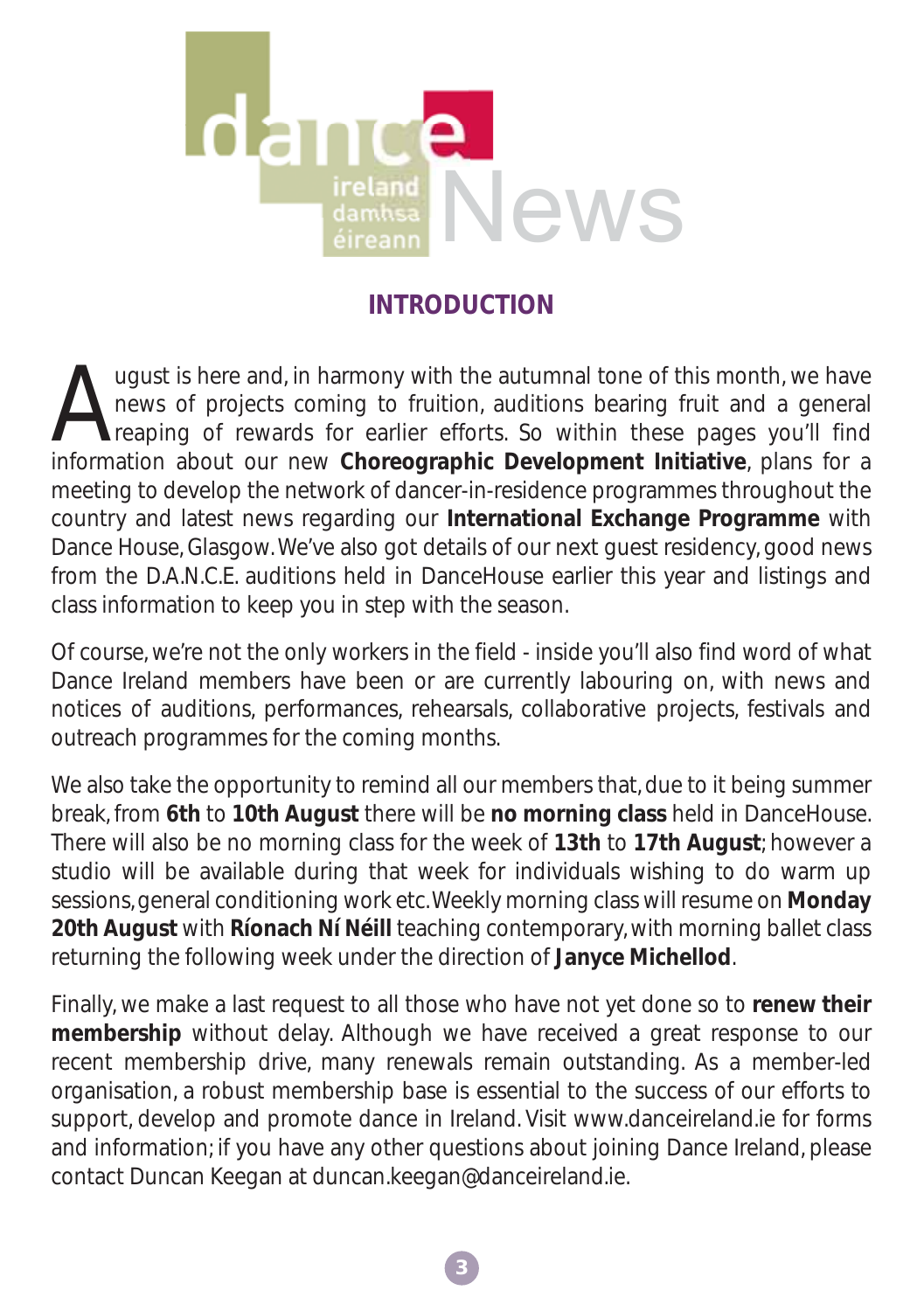## **AN OPEN CALL TO CHOREOGRAPHERS:**

## **Choreographic Development Initiative**

*Dance Ireland aims to develop an environment in which a wide range of high quality dance can be created, presented and enjoyed.*

Choreographers from across Ireland are encouraged to apply for financial support to facilitate research and develop choreographic practice. We wish to respond to initiatives that are daring and imaginative and to fund choreographers who wish to try new departures. These bursaries are 'to buy time' for practice research and development, over a six to nine month period, commencing from September onwards.

Our primary aim is to make a difference to choreographic practice. This initiative will give choreographers the breathing space to explore new avenues of interest, and address self-identified areas of development, which cannot be addressed within their normal working process. We want to support choreographers to go outside of their comfort zone, to do something new.

With the assistance of the Arts Council, Dance Ireland has allocated €50,000 to this initiative. We estimate that, depending on submissions, 3-5 awards, ranging from between €5,000 and €15,000 will be made. These bursaries are offered to professional choreographers, working in any genre, to explore process, research ideas, and develop choreographic practice.

## **Submission process; closing date: Friday 24 August**

The closing date for receipt of proposals is 5pm on Friday 24 August. To apply, please submit an outline of your proposal, CV and a short selection of supporting material. Please consult the detailed information sheet, for further details.

Proposals will be considered by a peer panel convened by Dance Ireland; assessment will be based on proposal and interview. All applicants will be invited to a short informal discussion at DanceHouse on Monday 3 September. This is an opportunity for choreographers to present their proposal to the panel, and engage in a short question and answer session.

If you have any questions, please feel free to contact us in advance of making a submission. For further information and a copy of the **detailed information sheet**, please contact **Elisabetta Bisaro**, Development Officer at (01) 884 8101 or by email at elisabetta.bisaro@danceireland.ie.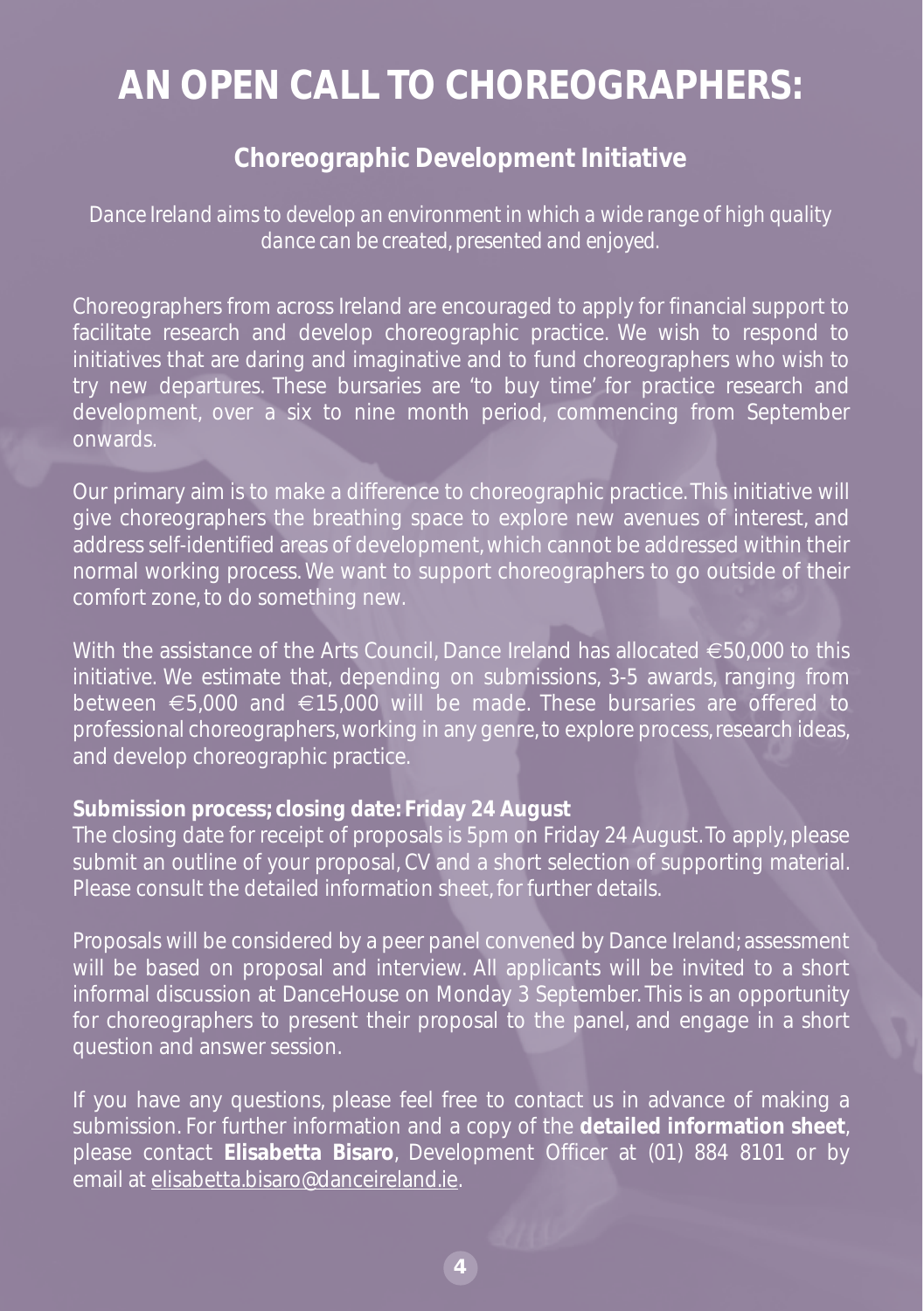## **DANCE IRELAND PROGRAMME**

## **DANCER-IN-RESIDENCE FOCUS MEETING – THURSDAY 27th SEPTEMBER**

Dance Ireland is planning a one-day focus meeting dedicated to the issues, needs and challenges associated with dance residencies. The meeting will be held Thursday 27th September in Tralee and is kindly hosted by Kerry County Council.

As the national resource organisation and advocate for professional dance, the interests of the professional dance artist are at the core of Dance Ireland's agenda. The aim of this focus meeting is to explore both the framework in which dance residencies occur at present and to identify models of best practice in the delivery of a residency programme.

It is Dance Ireland's intention to invite dancers-in-residence (past and present) and local arts officers to talk about their experience, discuss issues and challenges and share knowledge and learning. The ultimate purpose of this meeting is to create a dancers-in-residence support network that shall, through the development of a set of guidelines for the setting up and delivery of dance residency programmes, provide tangible support to the work of both the individual dancer and the local authority in fostering dance practice at a local level. It is envisioned that the resultant guidelines will act as a quick reference document for the establishment, evaluation and development of residencies.

Dance Ireland invites all parties interested to contribute to the meeting's agenda, particularly in the areas of:

- $\bullet$  benefits of and opportunities for dance residencies
- obstacles and problems
- $\bullet$  developmental challenges and potentialities
- $\bullet$  Dance Ireland's role in the support, promotion and development of dance residencies
- means and methods to encourage networking between dance residency programmes

Format: The meeting will be held from 11am to 4pm. Local arts officers, dancers and Dance Ireland executive members will be amongst the participants. Past and current dance residency holders will be asked to talk briefly about their experience. Local authorities will talk about their experience of dance residencies. The atmosphere will be informal, with active participation by all strongly encouraged.

Please send your contributions and comments to **Elisabetta Bisaro**, Development Officer by email at elisabetta.bisaro@danceireland.ie.

## **IRELAND AT EDINBURGH NETWORKING BREAKFAST**

**Culture Ireland**, in association with the **Irish Theatre Institute** are hosting a networking breakfast for presenters and producers to meet with Irish companies and artists on Monday 20th August at The Mound in central Edinburgh.

Culture Ireland is funding companies like Fidget Feet, Fishamble, Kabosh, Landmark,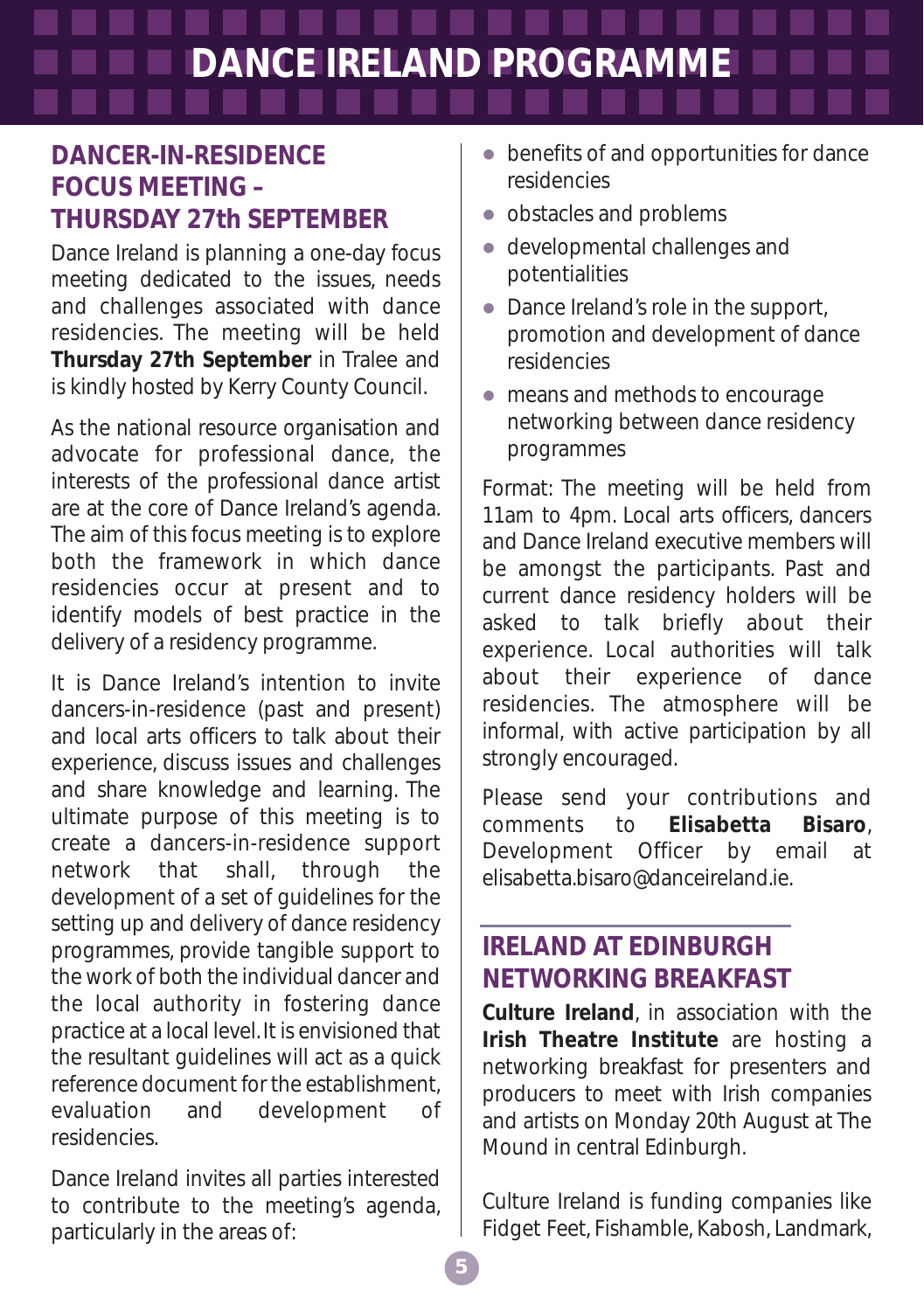Mangiare Theatre, Project Arts Centre – to name a few - to go to Edinburgh, as well as shows such as *Sorry, Love* by Joe O' Byrne (Pasodos Dance Company) which will be performed at C Venue throughout August.

### **Monday August 20th**

10.30am - 1.00pm Assembly on the Mound

For further information contact: **Jen Coppinger** Information & Events Manager Email: jcoppinger@irishtheatreinstitute.ie Web: http://www.irishtheatreinstitute.ie

## **INTERNATIONAL ARTIST EXCHANGE PROGRAMME**

*Tara Brandel Residency in Dance House, Glasgow – 13th to 18th August*

As part of Dance Ireland's international exchange programme, **Tara Brandel** will be in residence at the CCA Glasgow for one week in August, where she will work with Glasgow-based dancer Claire Cunningham**.** Hosted by Dance House Glasgow, Tara will also open her residency to the local dance community by teaching professional class and presenting a short sharing at the end of the week on Friday 17th August.

### *Janis Claxton Residency in DanceHouse, Dublin 23rd July to 3rd August*

To mark the end of her two-week residency, **Janis Claxton** will informally present and share her work on **Friday 3rd August at 6.30pm**, offering a unique insight into the dynamic and creative processes that underpin her work as both choreographer and performer. All are welcome but places are limited so must be reserved in advance. Please contact Dance Ireland at (01) 855 8800

This is the first of many international exchanges we are planning over the next few years. The aim of this initiative is to provide opportunities for dance artists to foster their practice, share their work, and engage in peer exchange and new collaborations.

What is envisaged is a strategic and reciprocal exchange of dance artists between Dance Ireland and dance centres abroad, in a way that will allow those interested to explore the possibilities for the international exchange of experiences and knowledge in such areas as teaching, research and performance.

## **D.A.N.C.E. AUDITION AT DANCEHOUSE BEARS FRUIT!**

We were delighted to learn that Dance Ireland member **Aoife McAtamney** (20) has secured a place on the prestigious **D.A.N.C.E.**, a professional, intense **2-year training programme** designed for young dancers between 18 to 23 years old and supported by the Culture 2000 Programme of the European Union. Conceived in collaboration with 32 institutions from 17 European member states, the objective of the programme is to confront the apprentices with the complexities of the contemporary interdisciplinary universe, to familiarise them with the daily life of a dance company and to broaden their horizons in the professional world. The apprentices spend time training, performing and working with the associated companies of Frederic Flamand, William Forsythe, Wayne McGregor and Angelin Preljocaj*.*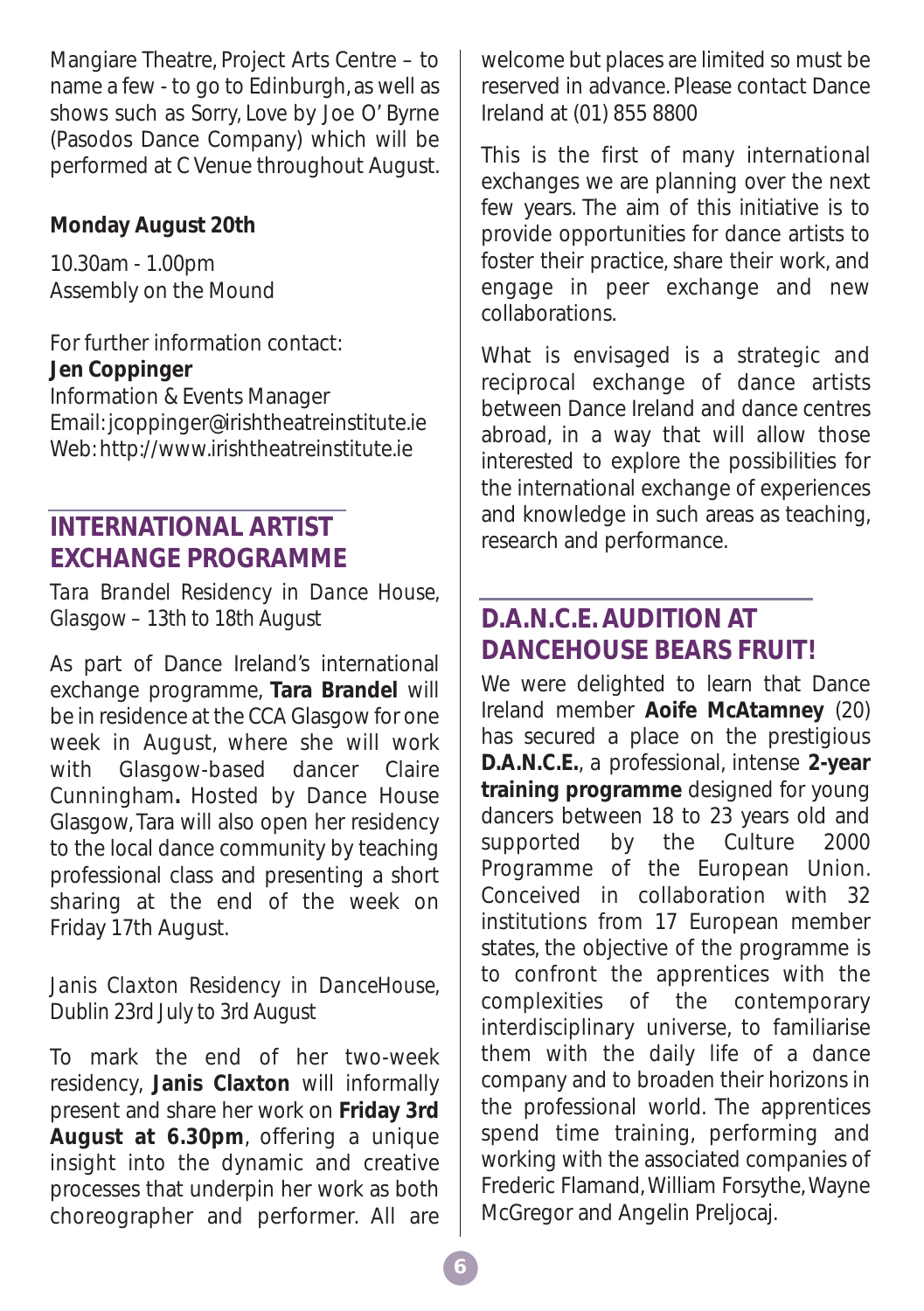Thanks to Development Officer Elisabetta Bisaro's success in arranging an extra audition date in DanceHouse, Aoife - who had missed an earlier audition in London – seized the opportunity to demonstrate her abilities. Having passed the Dublin round, she was invited to attend the final audition in Marseilles. But of course, she wasn't alone…

*"They auditioned for the pre-selection in 9 countries - Berlin, Madrid, London, Stockholm and others, and brought dancers from each audition to Marseilles. There were around 60 of us there. There were actually more boys than girls which is unusual. We did two days in the Pavillion Noir [with] a workshop with Wayne McGregor, Angelin Preljocaj, Frederic Flamand and William Forsythe's assistant Jill Johnson during the [time] we were there."*

*"At the end of the two days they called out a list of the people who were the next 24 apprentices. When I found out I had got through I was crying with happiness, making a show of myself!"*

*"In September I will move to Germany to start the course. There is no fee and when we are taken on tour all our expenses are covered. I am very excited and feel extremely lucky to have been given such a fantastic, rare opportunity and I intend to work extremely hard. I could not have achieved this without the training, guidance and support of my family, my teacher and friend Grainne McArdle and all those at The Place."*

Dance Ireland wishes Aoife the very best with the course.

Dance Ireland Website: www.danceireland.ie

## **GUEST RESIDENCY WITH HAYO DAVID – CONTEMPORARY DANCE**

#### **Monday 3rd to Friday 7th September**

*Professional morning class Mon-Fri 10-12pm DI Members : €10 per class / €40 for week Non-members : €12 per class / €50 for week*

**Hayo David** grew up in Berlin where he started his dance training with **Britta Lieberknecht** and various teachers in the Tanzfabrik. In 1983 he was accepted as a full-time student at the Theaterschool "opleiding moderne dans" in Amsterdam, Holland and in 1986 won a scholarship for the Harvard Summer Dance Center in Cambridge, USA. During 8 months in New York City spent as a freelance student and dancer, he performed with **John Kelly** in *Pass The Bluttwurst Bitte* (Dance theater workshop), **Jo Andres** in *Vita da Vida* (The Performing Garage) and the *Remy Charlip All Stars* in the Joyce Theater. In 1987 he became a member of the School of Hard Knocks, directed by **Yoshiko Chuma** and as artist in residence of the Jacobs Pillow dance festival, they created and performed *The Man Who Never Wasn't*. In 1988



*Photo:* Hayo David

*Do While Loops, Hayo David, Bud Blumenthal.*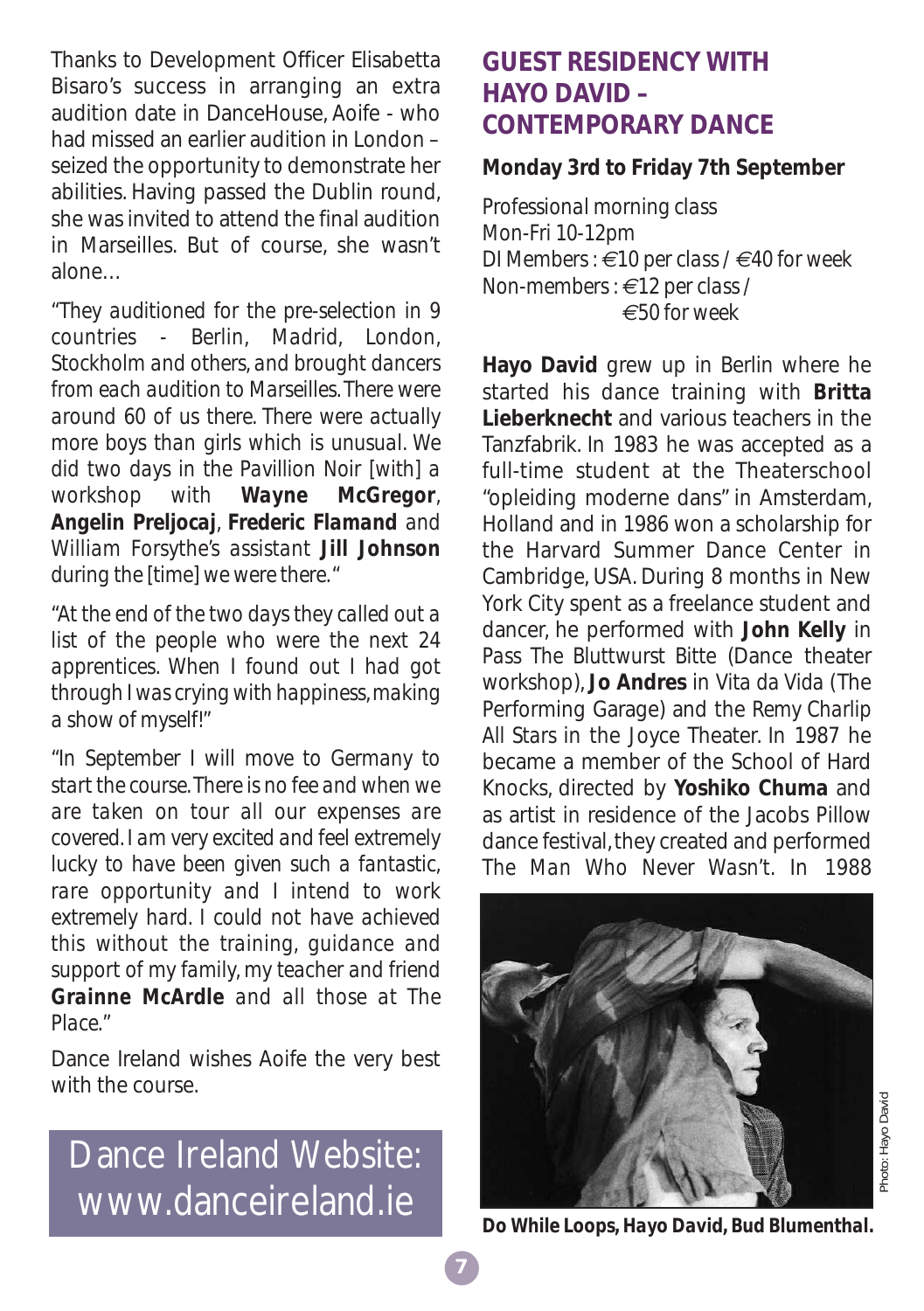**Frederic Flamand** invited him to join the Plan-K/Charleroi-Danses in a recreation of *If Pyramids Were Square* for the Brooklyn Academie of Music, its success leading to his participation in the making of numerous subsequent pieces. Hayo was appointed **choreographic assistant to Frederic Flamand** following which they created *Silent Collisions,* which premiered at the dance Biennale of Venice in 2003.

He assisted Flamand in 2004 on the direction of a three-month interdisciplinary laboratory about dance and architecture at the art and design faculty of the University of Venice, Italy and since 2005, alongside assisting Flamand on various projects, he has pursued a career as freelance teacher, dancer and choreographer.

A faculty member of D.A.N.C.E., a postgraduate programme initiated by Jason Beechey under the artistic direction of Frederic Flamand, **William Forsythe**, **Wayne Mc Gregor**, **Angelin Preljocaj**, his teaching experience includes places and companies like Ultima Vez (Belgium), Palucca Schüle Dresden (Germany), Ecole Nationale Superieure de danse de Marseille (France), Ballet Nationale de Marseille (France), la Raffinerie (Belgium) and many others.

In 2006 he showed his own work, *Do While Loop,* (created in collaboration with American dancer and choreographer Bud Blumenthal) at the Avignon off Festival.

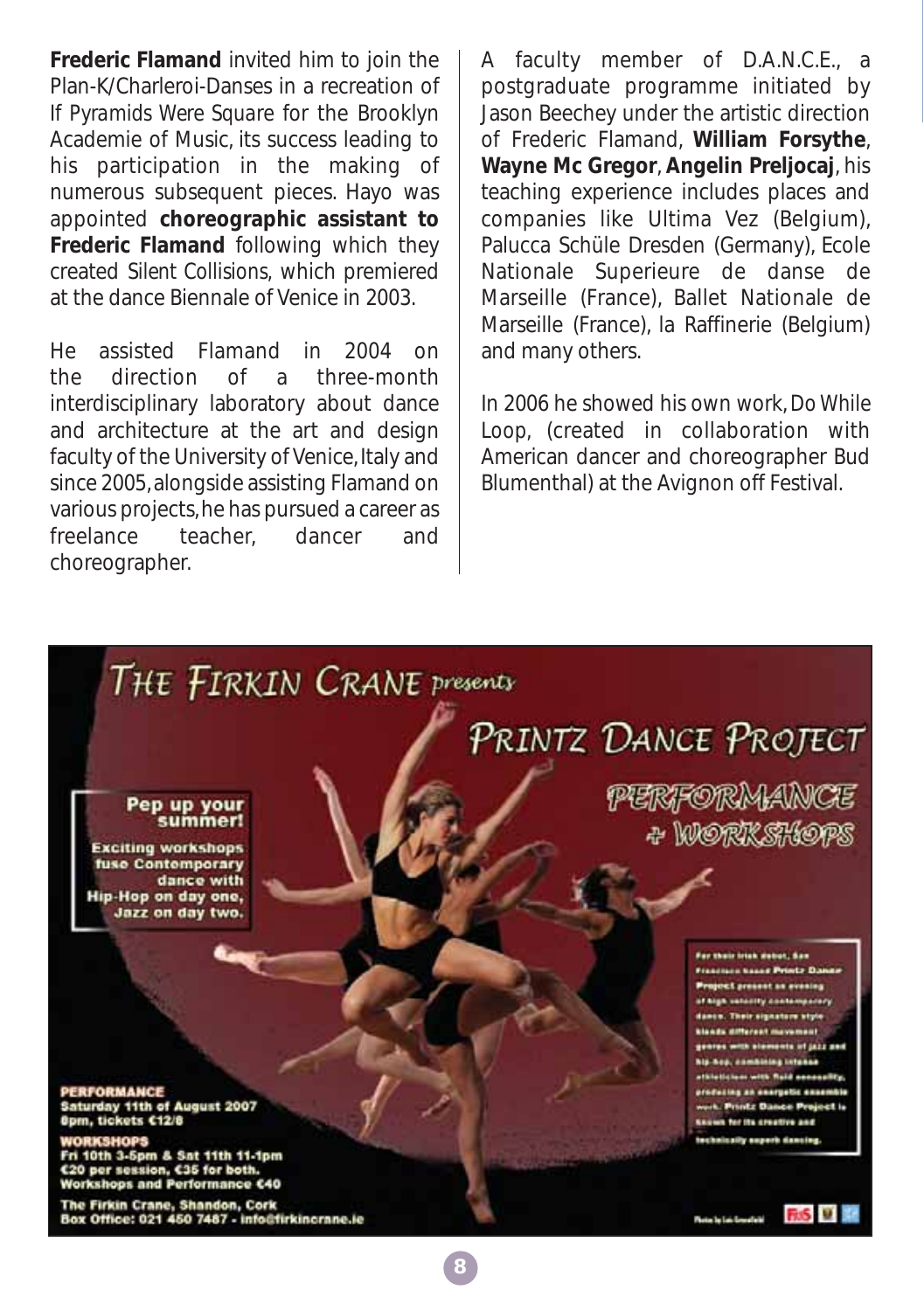## **COMPANY NEWS**

## **REX RESEARCH SERIES – AUGUST 6TH TO 10TH**

**Liz Roche** and **Jenny Roche** will be teaching morning class at **DanceHouse** from 10.00am to 11.45am followed by a choreographic session with Liz until 1.15pm daily. All are welcome. If interested please send an email to admin@rexlevitates.com and we will add you to the list. There is a charge of  $\in$ 6 per class, however the choreographic session is free! There will be a showing of the work on **Friday 10th August** at **1.30pm**.

## **AUDITION**

**Rex Levitates Dance Company (Ireland)** *Choreographer* Liz Roche

#### **AUGUST 11th** 10am to 6pm

**AUGUST 12th** 2pm to 5pm (recall)

**DanceHouse** Foley St, Dublin 1

Seeking experienced male and female dancers with strong contemporary technique for contract **mid-October 2007** to **February 2008**

Please send CV to admin@rexlevitates.com or Room 22a Dame House, Dame St, Dublin 2, Éire. For more information on the company visit www.rexlevitates.com



*The All Weather Project by Liz Roche/ Rex Levitates at the Centre Culturel Irlandais, Paris, June 2007.* **Dancer:** *Arnau Castro***.**

## **JUNK ENSEMBLE**

**junk ensemble** toured *The Rain Party* to Kinsale Arts Week, Co. Cork July 10th to 13th and as part of Hawk's Well Theatre, Sligo on July 15th. **The Rain Party** will be performed as part of the Dublin Fringe Festival 2007 from September 9th to 18th.

**Megan Kennedy** will be performing at the Kilkenny Arts Festival on August 11th in *Lost and Found* and **Jessica Kennedy** will be working with **Ella Clarke** on *The River Project* in July/August.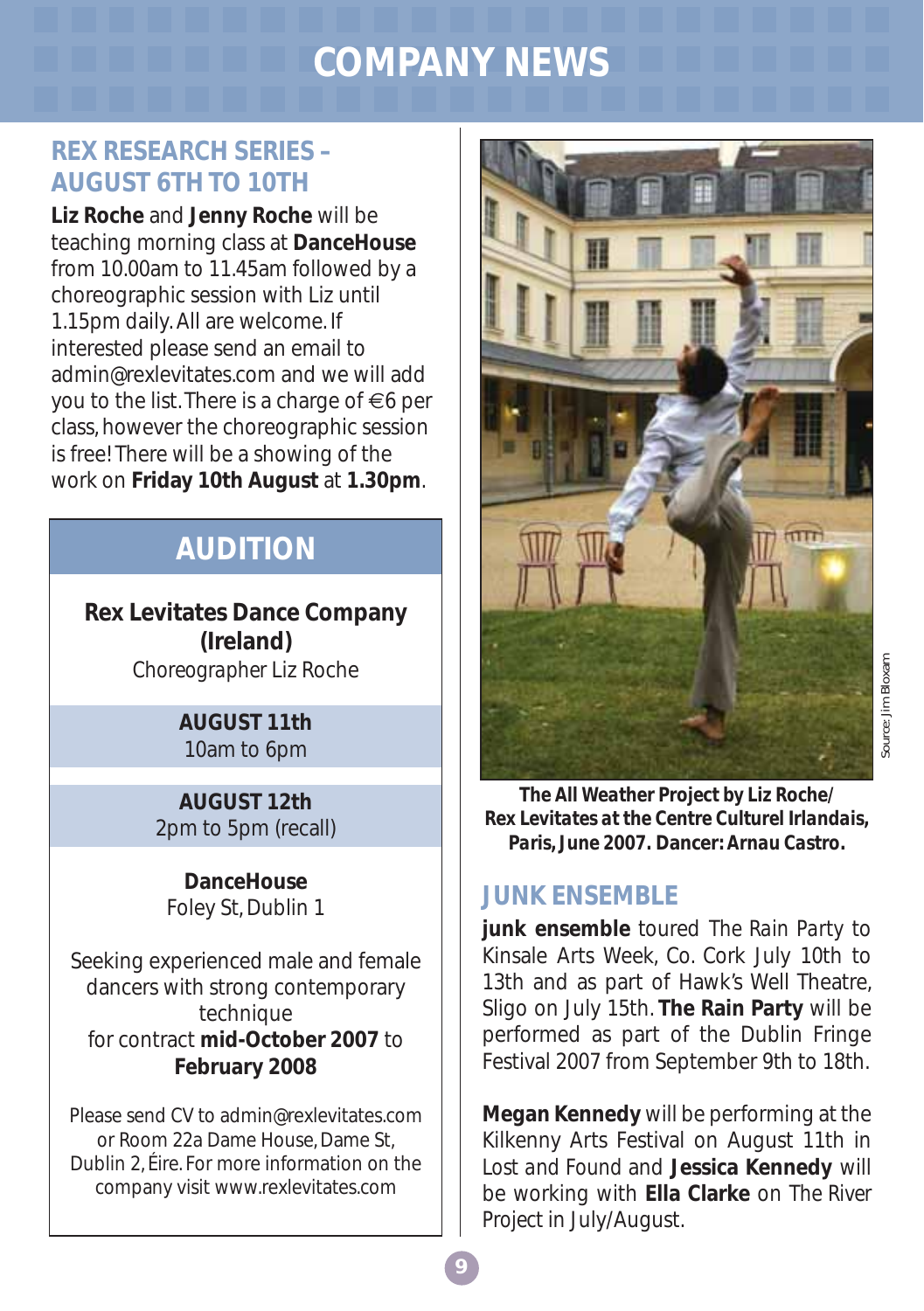junk ensemble will also perform at the Ark in *Grounded* as part of the Dublin Fringe Festival 2007. For further information please check the website: www.junkensemble.com or contact junkensemble@gmail.com.

## **ECHO ECHO DANCE THEATRE COMPANY**

**Making Moves** is a daily fun-filled threeweek summer course beginning on **Monday 6th August** designed to be a fun and creative experience as well as a chance to gain new skills in physical theatre and contemporary dance.

Participants will meet like-minded people to create, rehearse and perform a new dance theatre show under the professional direction of **Ayesha Mailey** and **Stephen Batts**, of Echo Echo Dance Theatre Company. As Stephen explains – '*Our Summer School is designed to be a fun and exciting creative experience. It is a unique and challenging way to spend part of the summer and we encourage people who like*

*performing or dancing to come along and be part of it, particularly those who may have danced or performed when they were younger!'*

No previous dance experience is required and all are welcome, including those with physical disabilities. In fact the only prerequisite is an interest in dance and a great attitude! Those who complete the course will receive a recognised CCEA Performance Skills certificate to add to their record of achievement or CV. What's more, our course costs just £60, 50% of which will be refunded on successful completion!

Classes will be held in our own dance studio, located in the Waterside Theatre, Glendermott Road, Derry/Londonderry. For more information contact us on 0044 28 71342266 or visit the company website for leaflets and booking forms at www.echoechodance.com.

*Supported by ACNI, WEA and Derry City Council.*

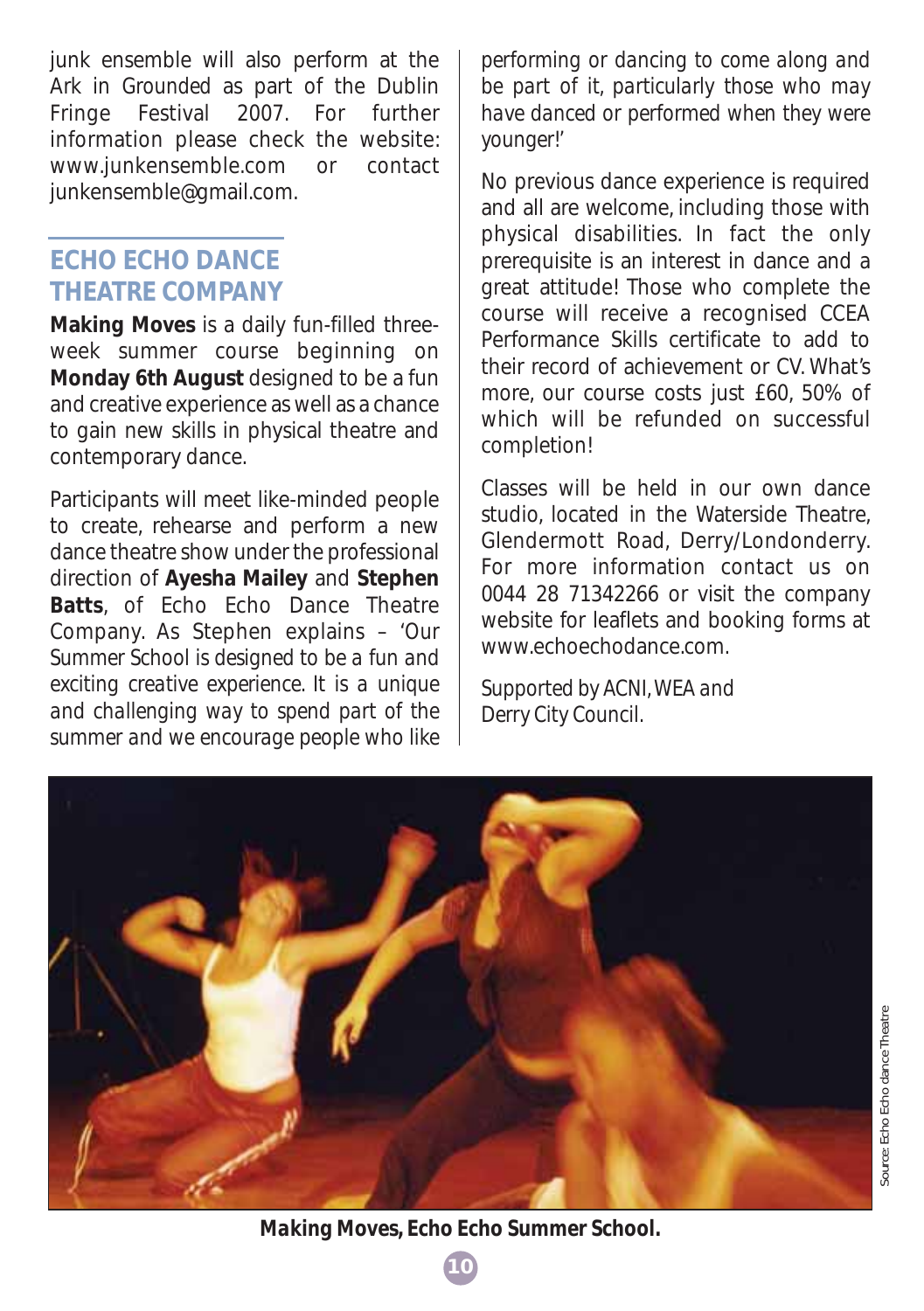## **MYRIAD DANCE**

Following its recent performance of *Ruins* at Selskar Abbey during the Wexford Opera Festival Fringe, artistic director **Deirdre Grant** has been invited by Wexford Borough Council to choreograph an adaptation of this distinctive sitespecific dance show for Walled Towns Day on 26th August 2007. With a run time of twenty-minutes, this show will draw the audience into a delicate internal and external exploration of body, landscape and texture, woven around the remains of Wexford's town wall. This transnational project will be available on DVD in late October.

Over the summer months, the company has been extremely active delivering a number of youth dance initiatives both locally and nationally. In June, Myriad Dance was successful in securing a contract for *Vividance* from Birr Theatre & Arts Centre, Offaly, to lead three weekend dance workshops over June, July and August for 12-18 year olds. Also in June, the company held its third annual Friendship Project at their new dance studios, as part of their **Pulse! Youth Dance Programme**. This collaborative project between members of County Wexford Youth Dance Company and members of Ard Aoibhinn Day Care Centre Dance Group ran for four days from the 3rd to 6th June and was centred on the expression of an individual persona within two groups. This project was documented and will be shown during the Sonraigh Youth Dance Festival in Wexford from the 26th to 28th October.

In July, Myriad ran a weeklong creative dance summer camp for 7–14 year olds, with classes in contemporary dance, hiphop, ballet and afro-brazilian dance, being led by Deirdre Grant, **Dylan Quinn**, **Cristina Goletti** and **Georgina Magdalena**. Once again, Myriad Dance was involved in the annual County<br>Wexford Community Arts Network Wexford Community Arts (CWCAN), this year being approached by the Family Resource Centre, Carrig-on-Bannow to lead a four-day residency from 23rd to 26th July for  $5 - 14$  year olds.

Lastly, all classes as part of the Pulse! Youth Dance Programme will resume in early September, with all groups devising a number of pieces for the Sonraigh Youth Dance Festival in October.

For further information contact: Myriad Dance, 59 South Main St., Wexford Tel: 053 91 74665 www.myriaddance.com

## **IRISH MODERN DANCE THEATRE**

*This Dancing Life* by Sara Rudner *Dancing is a natural activity like drinking, eating and sleeping.* Choreography by *Sara Rudner* Music by *William Catanzaro & Jerome Morris* Lighting Design by *Eric Würtz*

A four-hour dance piece at this year's Kilkenny Arts Festival might scare some dance lovers but Irish Modern Dance Theatre is betting audiences won't want to leave; such is the power and impact of contemporary dance legend **Sara** contemporary dance legend **Sara Rudner**'s last major performance piece, *This Dancing Life*.

Featuring a cast of twenty Irish and international dancers, this will be the European première of *This Dancing Life* – a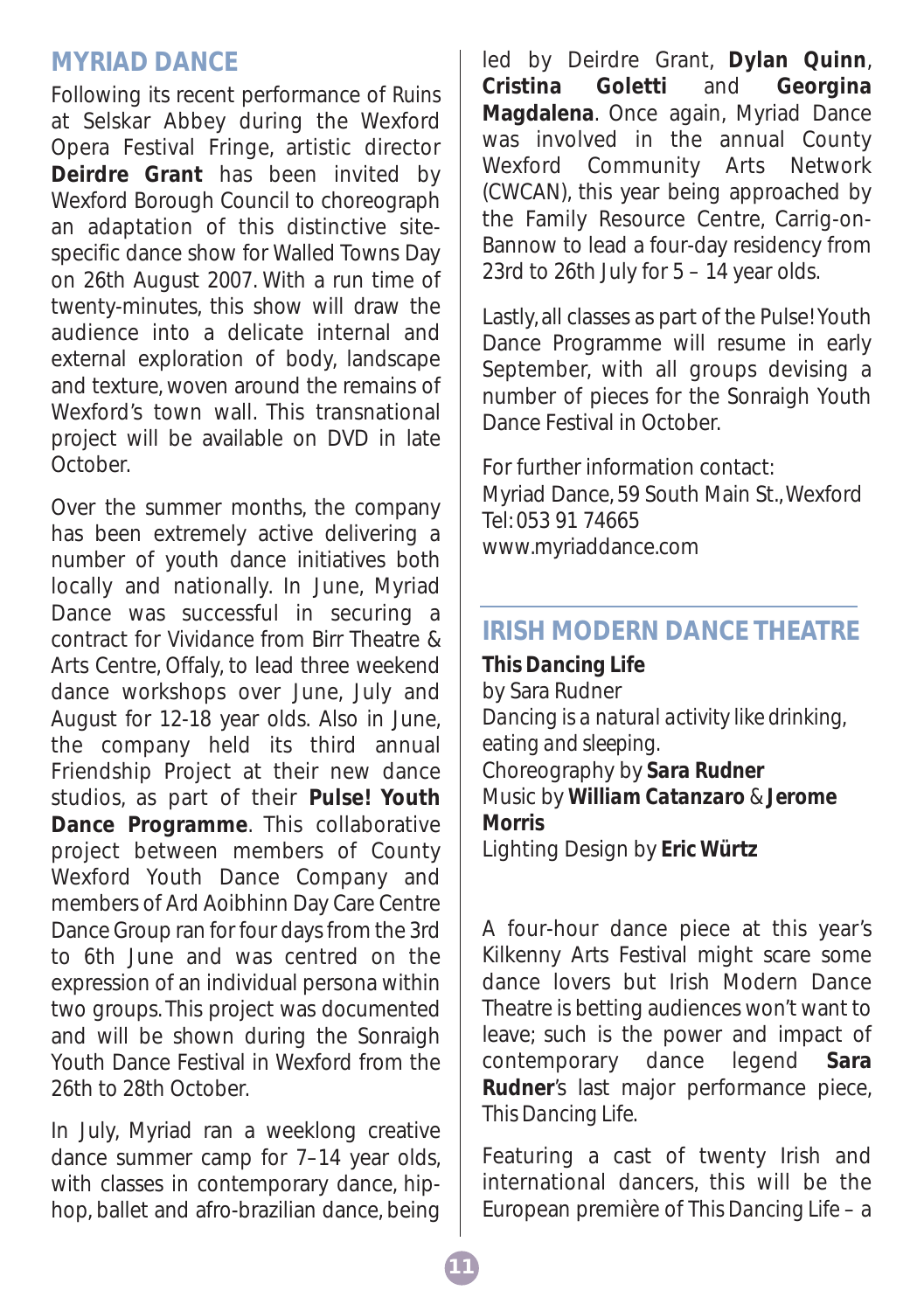thought-provoking dance-biography of Rudner's life.

Rudner has worked with the best in the contemporary dance scene, having danced and choreographed with U.S companies of the calibre of the Paul Sanarsardo Dance Co., American Dance Co. and Pilobulus Dance Theatre.

In presenting this show Irish Modern Dance Theatre offers Irish audiences a once-in-a-lifetime chance to enjoy one of the greatest modern dancers of our time. Rudner has been a long term influence on IMDT artistic director **John Scott**; he first saw her work in the U.S. and France and after finally meeting her in 2002, began a dialogue to commission work together. This is the first time Ms Rudner has made a work on this scale outside her own company.

Structured on the scale of an opera or orchestral work, *This Dancing Life* reexamines Rudner's extraordinary personal and professional life. This performance is a celebration of dance with a cast of twenty dancers who engage in a marathon installation in non-theatrical time and space, breaking down the distinction between dance as performance and dance as a way of life.

To watch a Rudner dance is to see a constant interplay of impulses. Her musical deployment is always spatially absorbing too: classical musicians **William Catanzaro** and **Jerome Morris** provide live accompaniment using minor and major scales on piano, accordion, harmonica and a wide range of percussion, evoking world musical sounds.

Sara Rudner is widely regarded as a living legend, her work as both choreographer and dancer inspiring deep admiration and

devotion within the dance world. Her performances include the **Milos Forman** films *Ragtime*, *Hair* and *Amadeus* and the lead in **David Byrne**/**Twyla Tharp's** *Catherine Wheel*. Choreographic works **include** *Heartheat* for **Baryshnikov** and major work for the leading European festivals Dance Umbrella, Festival D'Automne and Salzburg Festival.

One might even be moved to claim – with a nod to Sally Banes – that Ms. Rudner is Terpsichore in sneakers.

*See listings for further details*



*This Dancing Life*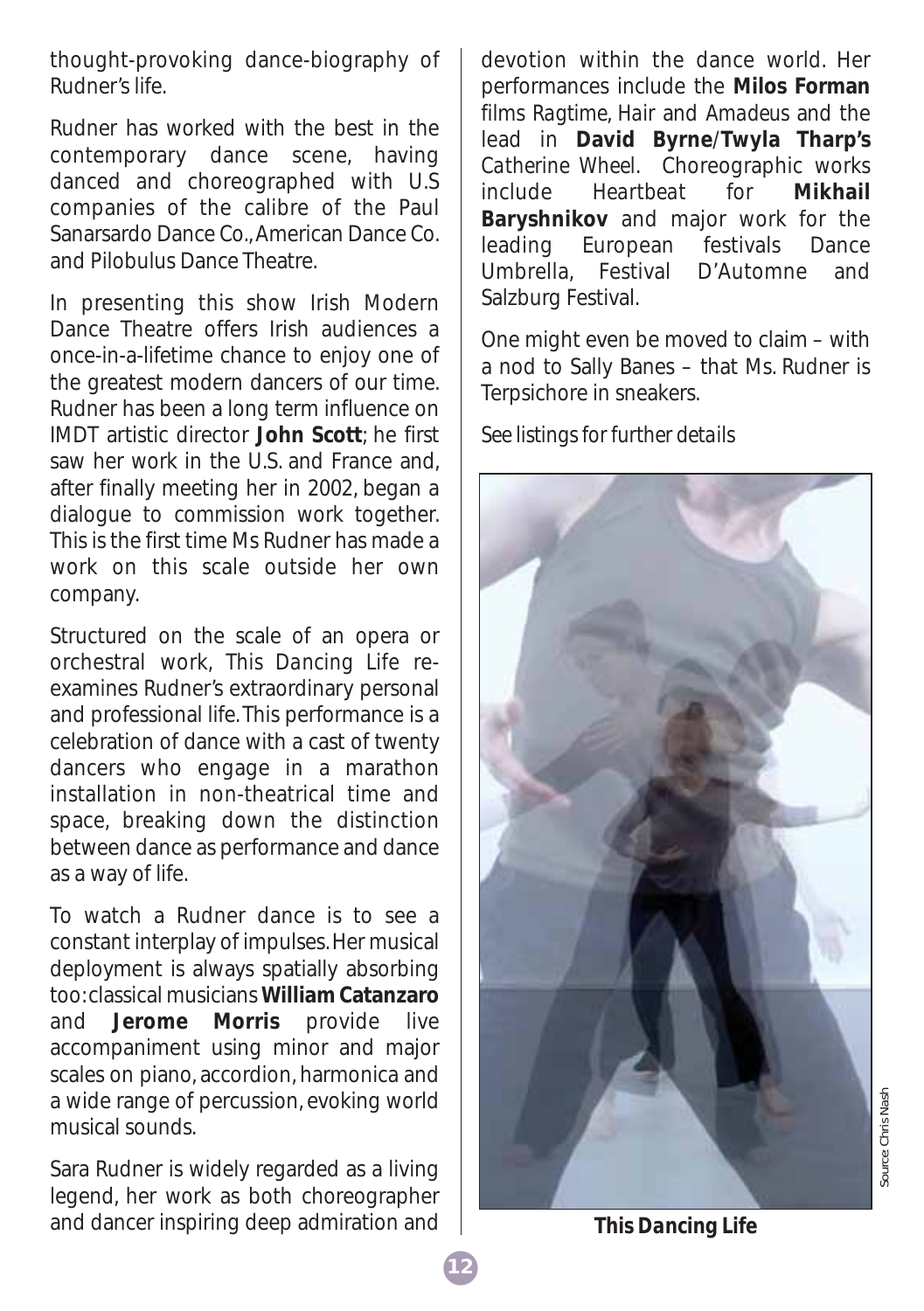## Creative Steps

**Open Audition/Interview Workshop**

*Sunday September 16th*

2-6pm

**CoisCéim Studio 14 Sackville Place, Dublin 1.**

Do you have dance or physical theatre experience? Are you aged 15 to 25 and interested in

- creating dynamic dance theatre?
- $\bullet$  working with different choreographers and directors?
- becoming part of CoisCéim's creative community?
- performing in unusual places and at distinctive events?

If so, then **Creative Steps** is for you! Membership is on an annual basis, with a fee of €300, payable in two installments. Our autumn term runs from **October 24th** to **December 12th** (Wednesdays 6-9pm) and this year, Creative Steps will be working on a new dance piece with choreographer **Muirne Bloomer**

For further details contact **Philippa Donnellan** Tel 01 878 4063 / email philippa@coisceim.com or visit www.coisceim.com

## **INPUT/OUTPUT**

*Roy Carroll in association with Project Arts Centre*

*Input/Output* is a dance and music doublebill featuring ten artists from eight different countries. Working to the live music of the band, and with a shared cast of dancers, the choreographers have each developed a new 30-minute work. Featuring four dancers, saxophone, keyboards, drums, samplers and turntables, this production is a riot of sound, movement, music and imagery. *Input/Output* is supported by the Arts Council with additional support from Project Arts Centre and the **Dance Incubator Programme** at Dance Ireland.

*Choreography*: Maya Lipsker, Rebecca Walter.

*Dance*: Vidal Bini, Alexander Sieber, Rebecca Walter, Maya Lipsker. *Music composed and performed by* Trouble Penetrator *Tenor Sax*: Brian Wynne *Keyboards*: Justin Carroll *Turntables*: Simon Milligan *Samplers*: Roy Carroll *Drums*: Marc Fantini

**Where:** Project Arts Centre **When:** 7th-11th August, (preview Tuesday 7th August; Matinee Saturday 11th August). **Prices:** €16/€12 conc. Preview / Mat. €10 Tickets available from Project box office, Tel: 01 8819613 / 14. Online booking: www.project.ie

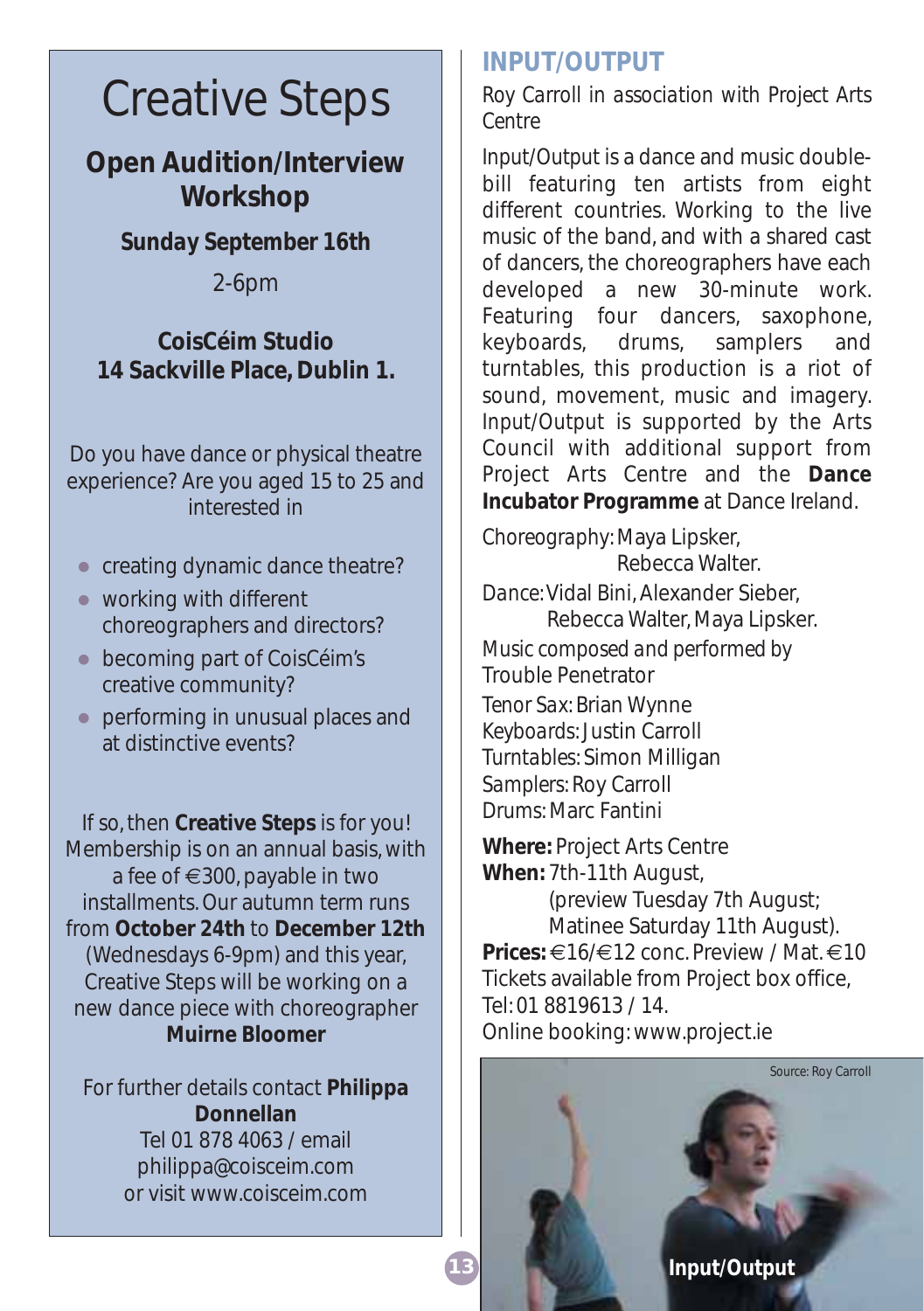## **EVENING CLASSES AT DANCEHOUSE AUGUST 2007**

| <b>Class</b>                                                                | <b>Times</b>     |                                                    | <b>Further information contact:</b>                                  |
|-----------------------------------------------------------------------------|------------------|----------------------------------------------------|----------------------------------------------------------------------|
| <b>Ballroom dance</b><br>with Just Dance                                    | <b>Tuesdays</b>  | 8 to 9pm                                           | P: 01 827 3040<br>E: info@justdance.ie<br>W: www.justdance.ie        |
| Contemporary dance<br>with Miriam Ribon                                     | <b>Mondays</b>   | 7 to 8.30pm                                        | M: 086 8639702<br>E: mariammola@yahoo.ie                             |
| <b>Hip Hop</b><br>with Just Dance                                           | <b>Tuesdays</b>  | 7 to 8pm                                           | P: 01 827 3040<br>E: info@justdance.ie<br>W: www.justdance.ie        |
| Kung-Fu<br>with Yang Dong                                                   | <b>Tuesdays</b>  | 7 to 8pm                                           | M: 087 9349509<br>E: jilindragon@gmail.com                           |
| Kung-Fu<br>with Yang Dong                                                   | <b>Thursdays</b> | 7 to 9pm                                           | M: 087 9349509<br>E: jilindragon@gmail.com                           |
| Modern dance (beginners)<br>with Philip Connaughton                         | Wednesdays       | 6.30 to 7.30pm<br>€10 per class<br>(€8 concession) | T: 016715113<br>E: imdt@iol.ie<br>W: www.irishmoderndancetheatre.com |
| Salsa (beginners)<br>with Latin instructors<br>Vitor (Brazil) & Anna (Cuba) | <b>Tuesdays</b>  | 8 to 9pm                                           | M: 087 6206372<br>W: www.salsamania.ie                               |
| Salsa (improvers)<br>with Latin instructors<br>Vitor (Brazil) & Anna (Cuba) | <b>Tuesdays</b>  | 9 to 10pm                                          | M: 087 6206372<br>W: www.salsamania.ie                               |
| Salsa/Latino<br>with Just Dance                                             | <b>Tuesdays</b>  | 9 to 10pm                                          | P: 01 827 3040<br>E: info@justdance.ie<br>W: www.justdance.ie        |

## **AUDITIONS**

## **Irish National Youth Ballet Company**

## **1st SEPTEMBER 2007**

Calling all young ballet dancers in Ireland – join Ireland's most exciting youth ballet company!

*Minimum Requirements:* Grade II Ballet in a recognised syllabus; dancer should attend at least two ballet classes at the appropriate standard with their private ballet teacher. The standard of technique and performance should be appropriate to the dancer's age. No upper age limit applies. Private instructors may be assured that the dancer is encouraged to continue studying with their teacher as well as attending all rehearsals and classes with INYB Co.

### *Saturday is INYB day*

Application forms available for download on www.inybco.co or contact 087 299 0418.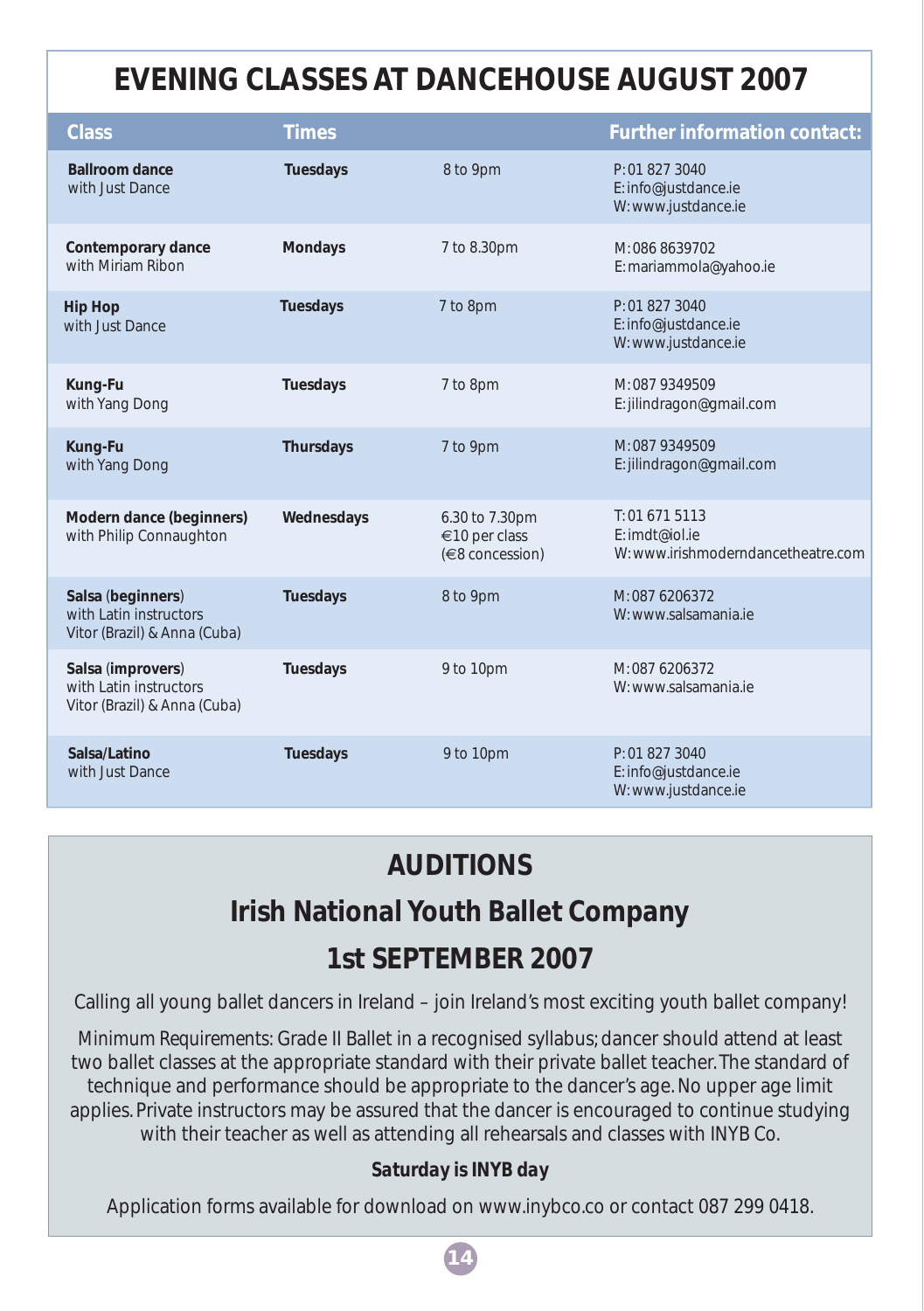## **AUGUST EVENTS LISTINGS**

| JANIS CLAXTON (INTERNATIONAL EXCHANGE ARTIST)                                                                                                                                                                                                                                                                                                                                                                                                                                                     |                                    |                                                             |  |  |  |  |
|---------------------------------------------------------------------------------------------------------------------------------------------------------------------------------------------------------------------------------------------------------------------------------------------------------------------------------------------------------------------------------------------------------------------------------------------------------------------------------------------------|------------------------------------|-------------------------------------------------------------|--|--|--|--|
| 3 Aug 6.30pm                                                                                                                                                                                                                                                                                                                                                                                                                                                                                      | Sharing - informal presentation    | DanceHouse Tel: 01 855 8800                                 |  |  |  |  |
| <b>ROY CARROLL / PROJECT</b>                                                                                                                                                                                                                                                                                                                                                                                                                                                                      |                                    |                                                             |  |  |  |  |
| 7-11 Aug 8pm                                                                                                                                                                                                                                                                                                                                                                                                                                                                                      | Input/Output                       | Project Arts Centre Tel: 01 881 9613                        |  |  |  |  |
|                                                                                                                                                                                                                                                                                                                                                                                                                                                                                                   | <b>KILKENNY ARTS FESTIVAL</b>      |                                                             |  |  |  |  |
| Sun 12 Aug 12pm - 12am                                                                                                                                                                                                                                                                                                                                                                                                                                                                            | <b>Re-Produced</b>                 | The Old Mart, Barrack St Tel: 056 775 2175                  |  |  |  |  |
| Sun 12 Aug 7pm                                                                                                                                                                                                                                                                                                                                                                                                                                                                                    | <b>Nouvelles Folies (Fiat Lux)</b> | Watergate Theatre Tel: 056 775 2175                         |  |  |  |  |
| Mon 13 Aug 7pm                                                                                                                                                                                                                                                                                                                                                                                                                                                                                    | <b>Nouvelles Folies (Fiat Lux)</b> |                                                             |  |  |  |  |
| Tues 14 Aug 6.30pm                                                                                                                                                                                                                                                                                                                                                                                                                                                                                | Nouvelles Folies (Fiat Lux)        |                                                             |  |  |  |  |
| Wed 15 Aug 6.30pm                                                                                                                                                                                                                                                                                                                                                                                                                                                                                 | This Dancing Life (IMDT)           | Carlton Ballroom, Chapel Lane<br>Tel: 056 775 2175          |  |  |  |  |
| Sun 19 Aug 1pm & 4pm                                                                                                                                                                                                                                                                                                                                                                                                                                                                              | Isséo (Compagnie du Mirador)       | The Peace Park, Kilkenny                                    |  |  |  |  |
| <b>IRISH MODERN DANCE THEATRE</b>                                                                                                                                                                                                                                                                                                                                                                                                                                                                 |                                    |                                                             |  |  |  |  |
| 12 Aug 2.30pm (Preview)                                                                                                                                                                                                                                                                                                                                                                                                                                                                           | <b>This Dancing Life</b>           | SS Michael & John Hall, Temple Bar<br>Tel: 01 872 1122      |  |  |  |  |
| 17 Aug 6.30pm                                                                                                                                                                                                                                                                                                                                                                                                                                                                                     |                                    | SS Michael & John Hall, Temple Bar<br>Tel: 01 872 1122      |  |  |  |  |
| 19 Aug 2.30pm                                                                                                                                                                                                                                                                                                                                                                                                                                                                                     |                                    | SS Michael & John Hall, Temple Bar<br>Tel: 01 872 1122      |  |  |  |  |
|                                                                                                                                                                                                                                                                                                                                                                                                                                                                                                   | PONYDANCE THEATRE COMPANY          |                                                             |  |  |  |  |
| 16-18 Aug 8pm                                                                                                                                                                                                                                                                                                                                                                                                                                                                                     | Put Your Left Left Leg In          | Belfast Circus School Tel: 028 90236007                     |  |  |  |  |
| 22-24 Aug 1pm                                                                                                                                                                                                                                                                                                                                                                                                                                                                                     |                                    | Town Hall Theatre, Galway Tel: 091-569777                   |  |  |  |  |
| 26 Aug 8pm                                                                                                                                                                                                                                                                                                                                                                                                                                                                                        |                                    | Hawkswell Theatre, Sligo Tel: 071 9161526                   |  |  |  |  |
|                                                                                                                                                                                                                                                                                                                                                                                                                                                                                                   | <b>FESTIVAL OF WORLD CULTURES</b>  |                                                             |  |  |  |  |
| Sat 25 Aug 12pm-6pm                                                                                                                                                                                                                                                                                                                                                                                                                                                                               | World dance (various styles)       | Harbour Plaza, Dún Laoghaire                                |  |  |  |  |
| Sun 26 Aug 12pm-6pm                                                                                                                                                                                                                                                                                                                                                                                                                                                                               |                                    | Full programme at                                           |  |  |  |  |
|                                                                                                                                                                                                                                                                                                                                                                                                                                                                                                   |                                    | www.festivalofworldcultures.com                             |  |  |  |  |
| <b>PASODOS DANCE COMPANY (SPAIN)</b>                                                                                                                                                                                                                                                                                                                                                                                                                                                              |                                    |                                                             |  |  |  |  |
| 1-27 Aug 7.35pm                                                                                                                                                                                                                                                                                                                                                                                                                                                                                   | Sorry, Love                        | Edinburgh Fringe Festival -                                 |  |  |  |  |
|                                                                                                                                                                                                                                                                                                                                                                                                                                                                                                   | (devised by Joe O'Byrne)           | Chambers St (C Venue)<br>Tel: 0845 260 1234 / 0131 226 0000 |  |  |  |  |
| <b>DANCE IRELAND - EQUIPMENT FOR HIRE</b><br>There are a number of pieces of equipment available for hire to all members at nominal rates. These include: ballet barres,<br>piano (digital Kawai CN370), digital camcorder, digital camera, iPod stereo speaker, projectors, projector screens, television,<br>DVD player, portable TV trolley.<br>For more information please contact Duncan at 01 8848103 or<br>email duncan.keegan@danceireland.ie, with 'Equipment Hire' in the subject line. |                                    |                                                             |  |  |  |  |